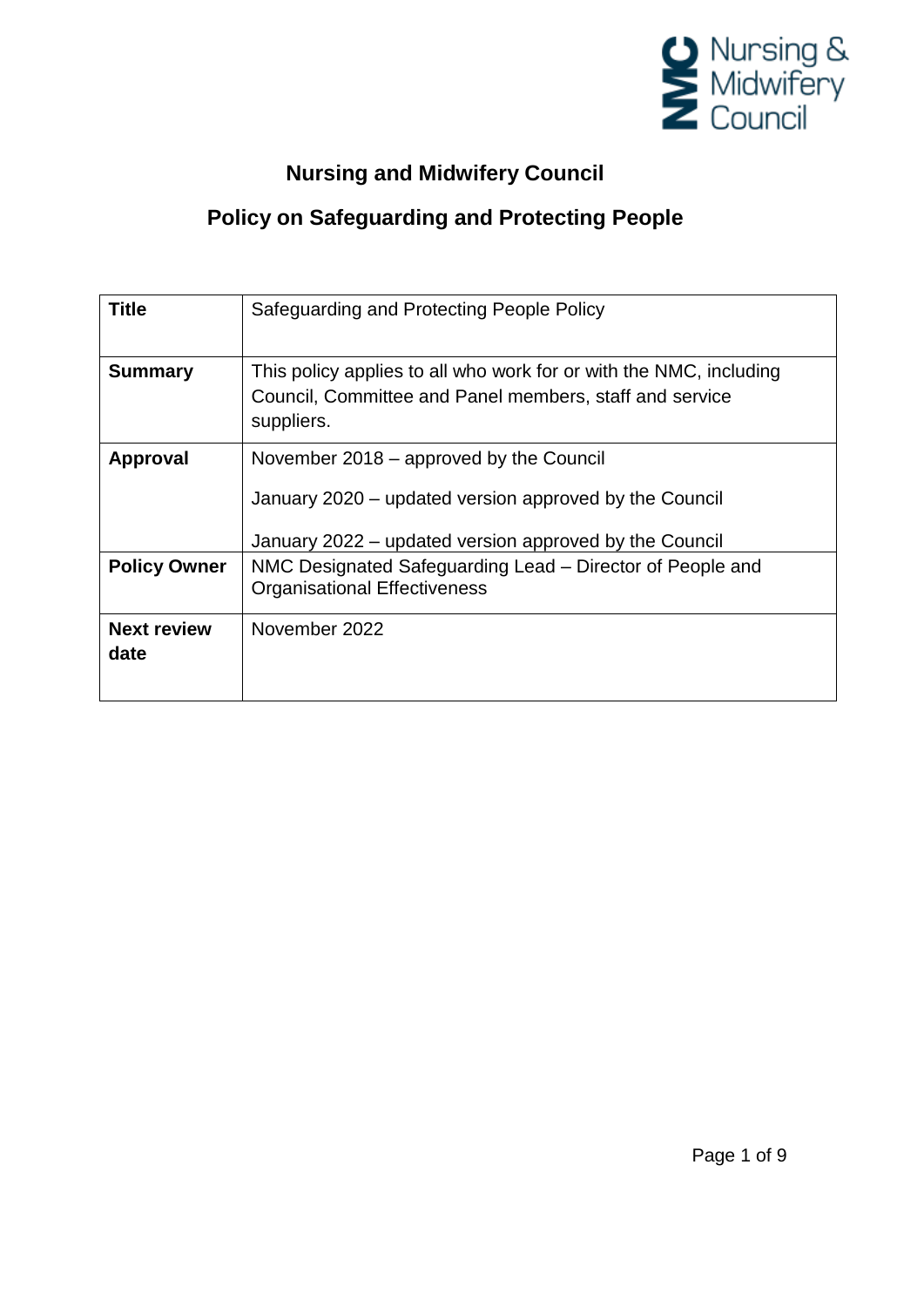## **In a nutshell**

- 1 We take safeguarding and protecting people seriously. This is an integral part of being a fair, kind, safe and effective regulator.
- 2 In this policy we provide an overview of our safeguarding responsibilities and support available for the reporting and referral of safeguarding concerns.
- 3 The policy is supported by operational guidance available to our teams. We encourage everyone who works for us and with us to read our policy to understand our safeguarding responsibilities and the vital role they have in helping us to safeguard and protect people from harm.

### **Introduction**

- 4 Our vision is safe, effective and kind nursing and midwifery that improves everyone's health and wellbeing. As the professional regulator of almost 745,000 nursing and midwifery professionals, we have an important role to play in making this a reality.
- 5 **Our core role is to regulate.** First, we promote high education and professional standards for nurses and midwives across the UK, and nursing associates in England. Second, we maintain the register of professionals eligible to practise. Third, we investigate concerns about nurses, midwives and nursing associates – something that affects less than one percent of professionals each year. We believe in giving professionals the chance to address concerns, but we'll always take action when needed.
- 6 **To regulate well, we support our professions and the public**. We create resources and guidance that are useful throughout people's careers, helping them to deliver our standards in practice and address new challenges. We also support people involved in our investigations, and we're increasing our visibility so people feel engaged and empowered to shape our work.
- 7 **Regulating and supporting our professions allows us to influence health and social care.** We share intelligence from our regulatory activities and work with our partners to support workforce planning and sector-wide decision making. We use our voice to speak up for a healthy and inclusive working environment for our professions.
- 8 Our safeguarding policy explains how we identify, respond and manage safeguarding concerns which arise in our role as a regulator and in any of the activities that we undertake to support and influence our professions and the public.
- 9 Our values help inform and guide us on how we behave and respond to safeguarding concerns. We do this in the following ways: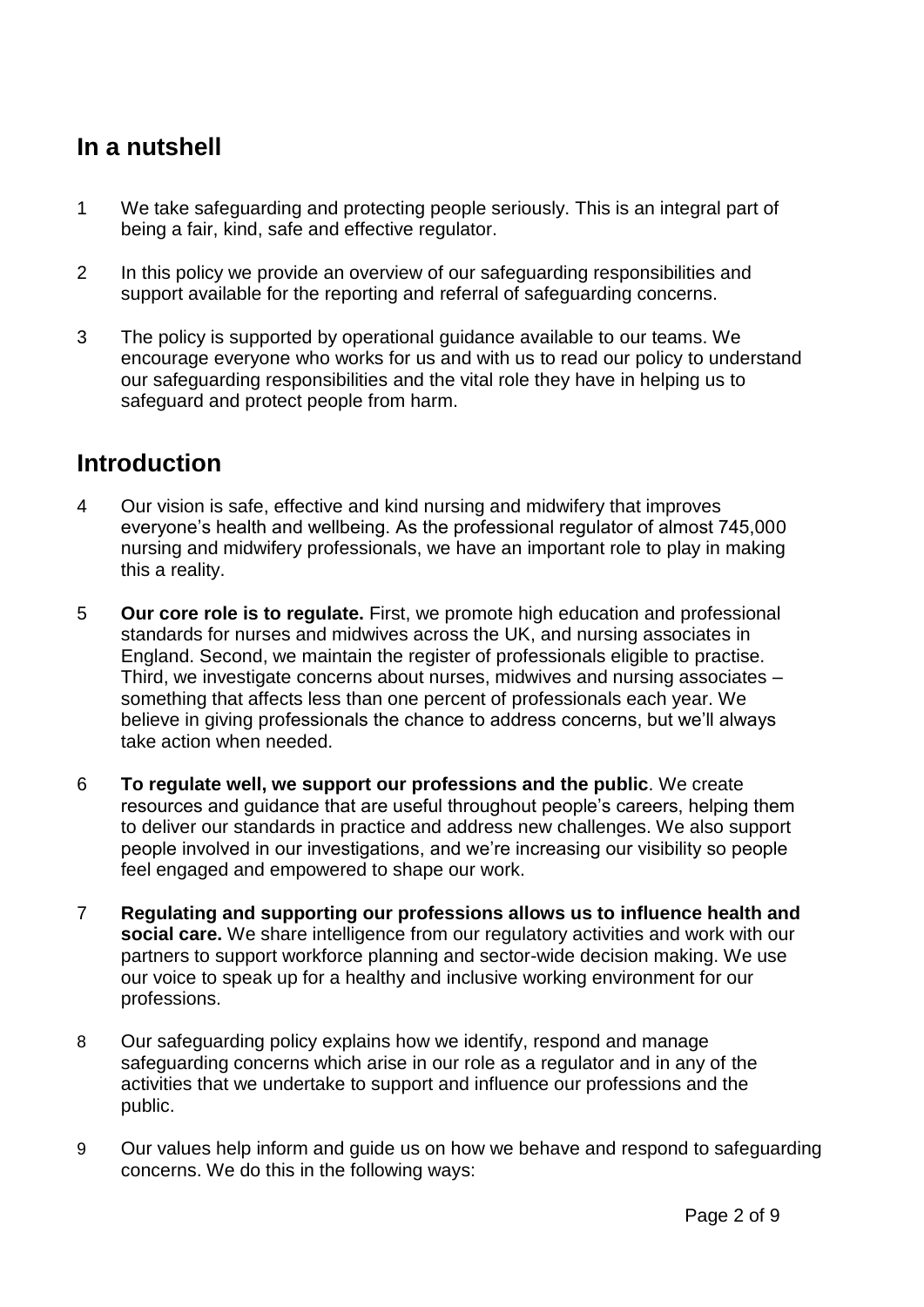#### 9.1 **We're fair**

Fairness is at the heart of our safeguarding policy and arrangements. Safeguarding is an integral part of our role as a trusted, transparent regulator and employer. We publish our safeguarding policy and ensure that our arrangements are clear and accessible to all.

#### 9.2 **We're kind**

We act with kindness and in a way that values people, their insights, situations and experiences. Our safeguarding policy explains how we approach safeguarding concerns in a way that is kind and understands the difficult situations that people who we come into contact with may be facing.

#### 9.3 **We're ambitious**

We are always keen to learn, improve and update our safeguarding arrangements wherever we can.

#### 9.4 **We're collaborative**

Identifying and responding to safeguarding concerns involves us being able to work collaboratively with colleagues and those responsible for safeguarding outside the NMC, to ensure safeguarding concerns are raised and responded to appropriately.

### **Purpose of this policy**

- 10 As a regulator and a registered charity, we may come into contact with people who are at risk of harm, abuse or mistreatment of any kind. We are required to have a clear and effective safeguarding policy which ensures that we are able to take appropriate steps to protect people from harm. This is integral to our activities and for us to be a fair, kind, safe and effective regulator.
- 11 We have developed this policy in line with our legal responsibilities (which includes our statutory responsibilities<sup>1</sup> and our charitable obligations) and guidance provided by the Charity Commission (CC) and the Office of the Scottish Charity Regulator (OSCR). This policy reflects good practice guidance including, the Charity Governance Code and the Charity Ethical Principles (by the National Council for Voluntary Organisations' (NCVO)). In particular, the fourth principle 'Right to be safe' is reflected in this policy.
- 12 This policy details how we protect from harm all people who we may come into contact with. This includes our professionals and members of the public as well as our own employees, service suppliers and partners. The policy covers safeguarding of adults and children at risk.
- 13 This policy sets out:
	- 13.1 The responsibilities of Council members, including in their role as trustees of the NMC, and of members of the Executive, for taking reasonable steps to protect people from harm.

 <sup>1</sup> Article 3(5) of the Nursing and Midwifery Order 2001 details our overarching duty is to protect the public and provides detail on how we do this as a regulator.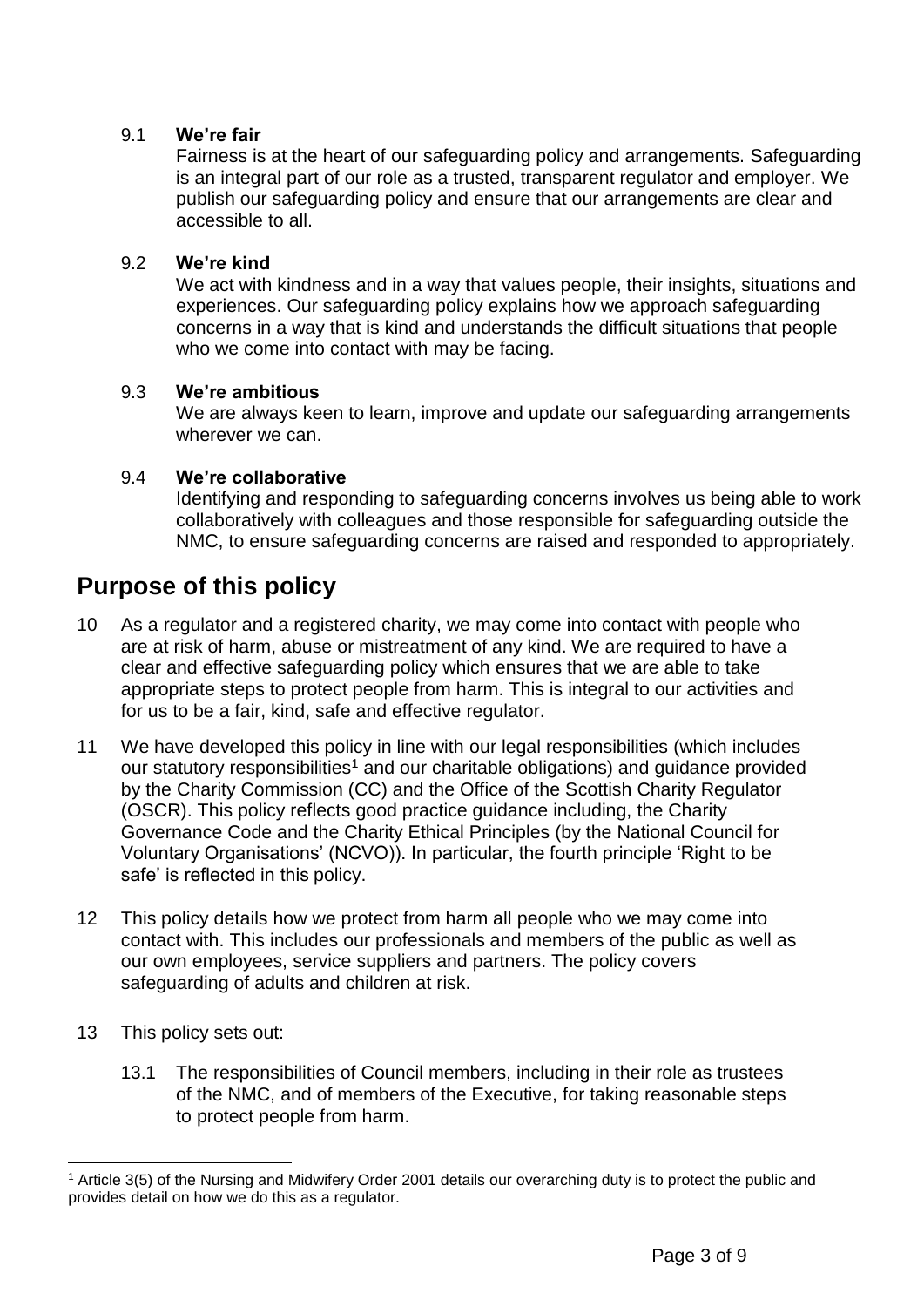- 13.2 The key principles that all who work for, or with us, must comply with to ensure that as an organisation, we take all reasonable steps to protect people from harm, and how we will support them in doing this.
- 14 This policy is underpinned by operational guidance about safeguarding for people who work for us and with us (including service suppliers such as panel members or others who might work with us in a paid or unpaid capacity) who may become aware of a safeguarding issue that needs to be reported. This includes staff who carry out investigations into fitness to practise or registration issues and all staff who have direct contact with professionals on our register or members of the public, by phone or in person (including virtual meetings).
- 15 It is also underpinned by our Human Resources (HR), digital, and health and safety policies and processes and is reflected in our published policies on how we engage with those who come into contact with us, such as our Managing Unreasonable or [Unacceptable Behaviour](https://www.nmc.org.uk/globalassets/sitedocuments/other-publications/unreasonable-or-unacceptable-behaviour-policy.pdf?_t_id=rYSMkpZPgM-vDKRimNjqiQ%3d%3d&_t_uuid=5zDAizK4TfqwvhPSEpzGRw&_t_q=managing+unreasonable+behaviour&_t_tags=language%3aen%2csiteid%3ad6891695-0234-463b-bf74-1bfb02644b38%2candquerymatch&_t_hit.id=NMC_Web_Models_Media_DocumentFile/_e9fe8605-0ba7-4119-89fc-94b2f9729239&_t_hit.pos=1) and our [Reasonable Adjustments](https://www.nmc.org.uk/globalassets/sitedocuments/eandd/reasonable-adjustments-policy.pdf?_t_id=rYSMkpZPgM-vDKRimNjqiQ%3d%3d&_t_uuid=uDHLrWHtQBSdG%2bd8Cv9VhQ&_t_q=reasonable+adjustments&_t_tags=language%3aen%2csiteid%3ad6891695-0234-463b-bf74-1bfb02644b38%2candquerymatch&_t_hit.id=NMC_Web_Models_Media_DocumentFile/_f4844979-0bfd-4d18-96c1-3ad9124cec5e&_t_hit.pos=1) policies.

### **Statutory framework**

- 16 We operate across all four countries of the UK. There are some differences in adult and children safeguarding legislation, policy and practice in England, Northern Ireland, Scotland and Wales.
- 17 We will ensure that we maintain an up-to-date understanding of the legislative and public policy requirements in each country and that our operational guidance and processes meet the specific requirements in each of the four countries.

# **Equality, Diversity and Inclusion and safeguarding**

18 We will give equal priority to keeping all adults and children at risk safe regardless of their age, disability, gender reassignment, race, religion or belief, sex, or sexual orientation and we recognise that some adults and children at risk are additionally vulnerable because of the impact of previous experiences, their level of dependency, communication needs or other issues.

## **Our approach to safeguarding and protecting people**

- 19 Although we do not provide direct health or care services, we exist to protect the public by enabling better and safer care.
- 20 We are committed to having in place appropriate measures to safeguard adults and children at risk. We will take reasonable and proportionate steps to protect people who come into contact with us from harm. This includes all people we may come into contact with through our work, such as our professionals and members of the public, our employees and those who work with us.
- 21 We are committed to fulfilling our specific responsibilities to have in place appropriate measures to safeguard children and adults at risk. Responsibilities for Council, the Executive and all of those who work with the NMC are set out below.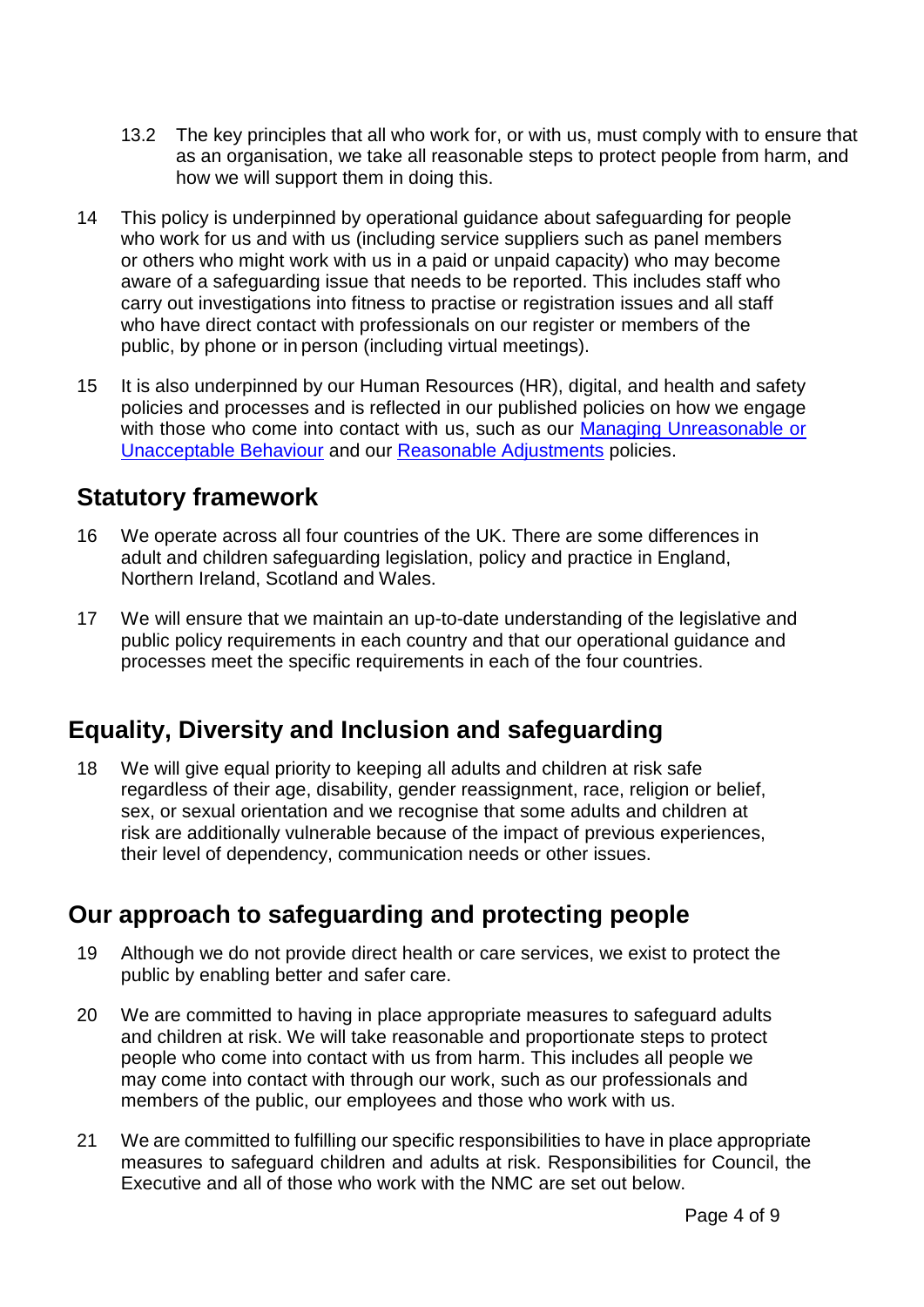#### **The Council is responsible for:**

- 21.1 Ensuring that there is a clear and up-to-date NMC policy in place based on statutory and good practice guidance, governing our approach to protecting people from harm, and for assuring itself that effective operational processes are in place.
- 21.2 Ensuring a safe environment for all and a culture where protecting people from harm is central.
- 21.3 Regularly reviewing the policy and practice and monitoring the impact.
- 21.4 Taking responsibility for putting things right and dealing with an incident responsibly should something happen or go wrong.
- 21.5 Acting with reasonable skill and care and in the best interest of the NMC, exercising sound judgement and avoiding exposing the NMC to undue risk.

#### **The Executive is responsible for:**

- 21.6 Ensuring this policy is underpinned by effective operational guidance and processes which encompass:
	- 21.6.1 Clear lines of accountability within the NMC for safeguarding, including designation of a safeguarding lead.
	- 21.6.2 Training for all staff, appropriate to their role and continuing professional development, so that staff are competent in identifying and addressing concerns.
	- 21.6.3 Safe working practices including appropriate recruitment, vetting and barring procedures.
	- 21.6.4 Robust referral, reporting and escalation processes, working with relevant organisations across the UK as appropriate.
	- 21.6.5 Effective inter-agency working, including effective information sharing.
	- 21.6.6 Nominating and appointing a Designated Safeguarding Lead to advise the Executive and Council on developing and establishing our approach to safeguarding.

#### **Everyone who works for, or with us, is expected to:**

21.7 Understand and be familiar with this policy and know how to recognise, respond to, report and record a safeguarding concern or any concern regarding harm to others.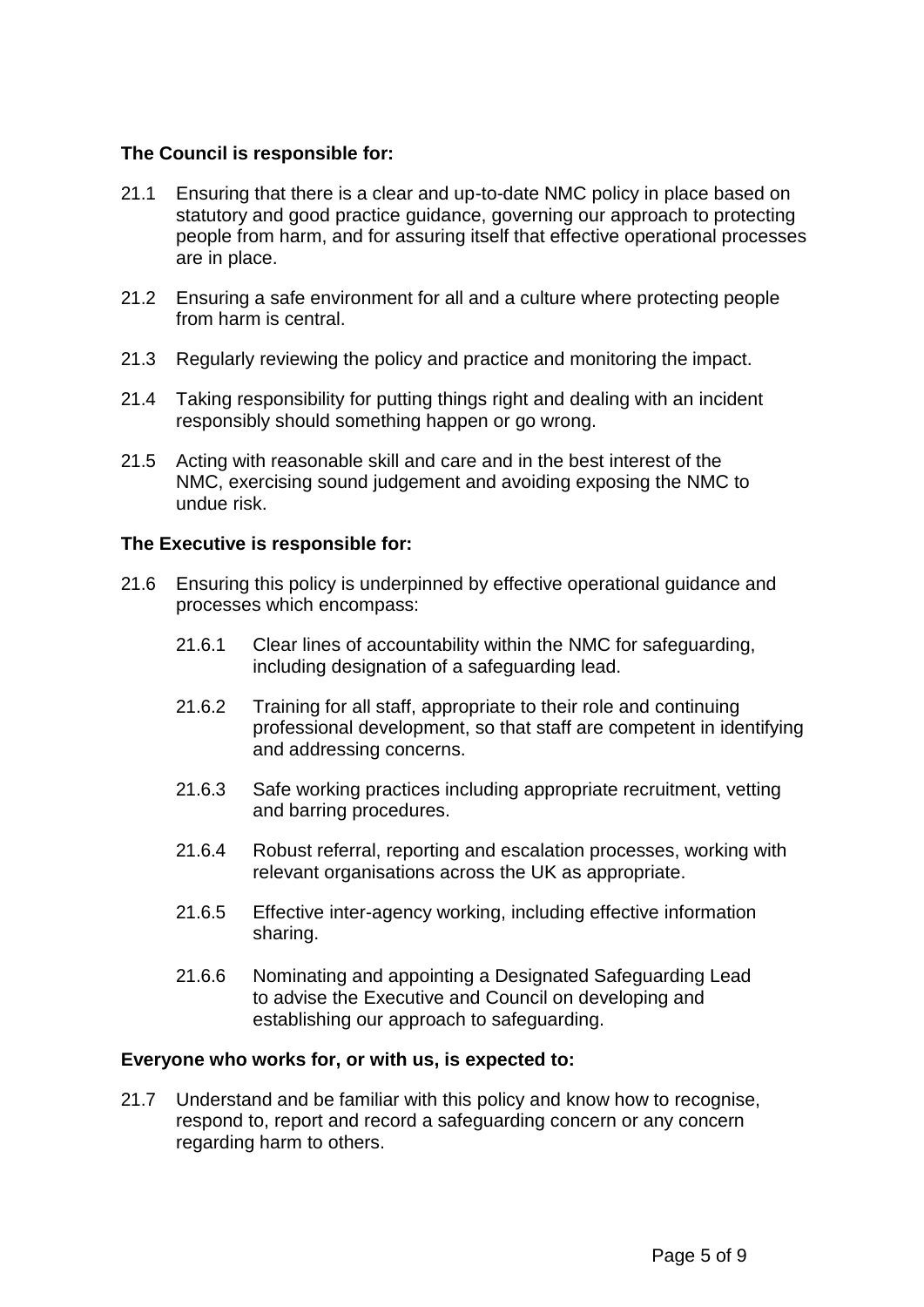# **What is safeguarding?**

- 22 From time to time we may come into contact with people who may be at risk of harm. Safeguarding means protecting people from harm including physical, emotional, sexual and financial harm and neglect. Harm can include risk of selfharm or suicide.
- 23 **Safeguarding adults at risk** is about people and organisations working together to prevent and stop both the risks and experience of abuse or neglect, while at the same time making sure that the adult's wellbeing is promoted including, where appropriate, having regard to their views, wishes, feelings and beliefs in deciding on any action.<sup>2</sup>
- 24 Adults at risk means anyone aged 18 or over in England, Wales and Northern Ireland, or, age 16 or over in Scotland who:
	- 24.1 Has needs for care and support (whether or not the local authority is meeting any of those needs);
	- 24.2 Is experiencing, or is at risk of, abuse or neglect; and
	- 24.3 As a result of those care and support needs, is unable to protect themselves from either the risk of, or the experience of abuse or neglect.
- 25 An adult at risk of abuse may:
	- 25.1 Have an illness affecting their mental or physical health.
	- 25.2 Have a learning disability.
	- 25.3 Suffer from drug or alcohol problems.
	- 25.4 Be frail.

#### 26 **Safeguarding children** means to:

- 26.1 Protect children from abuse and maltreatment.
- 26.2 Prevent harm to children's health or development.
- 26.3 Ensure children grow up with the provision of safe and effective care.
- 26.4 Take action to enable all children and young people to have the best outcomes.

 $\overline{a}$ <sup>2</sup> Care Act Statutory Guidance England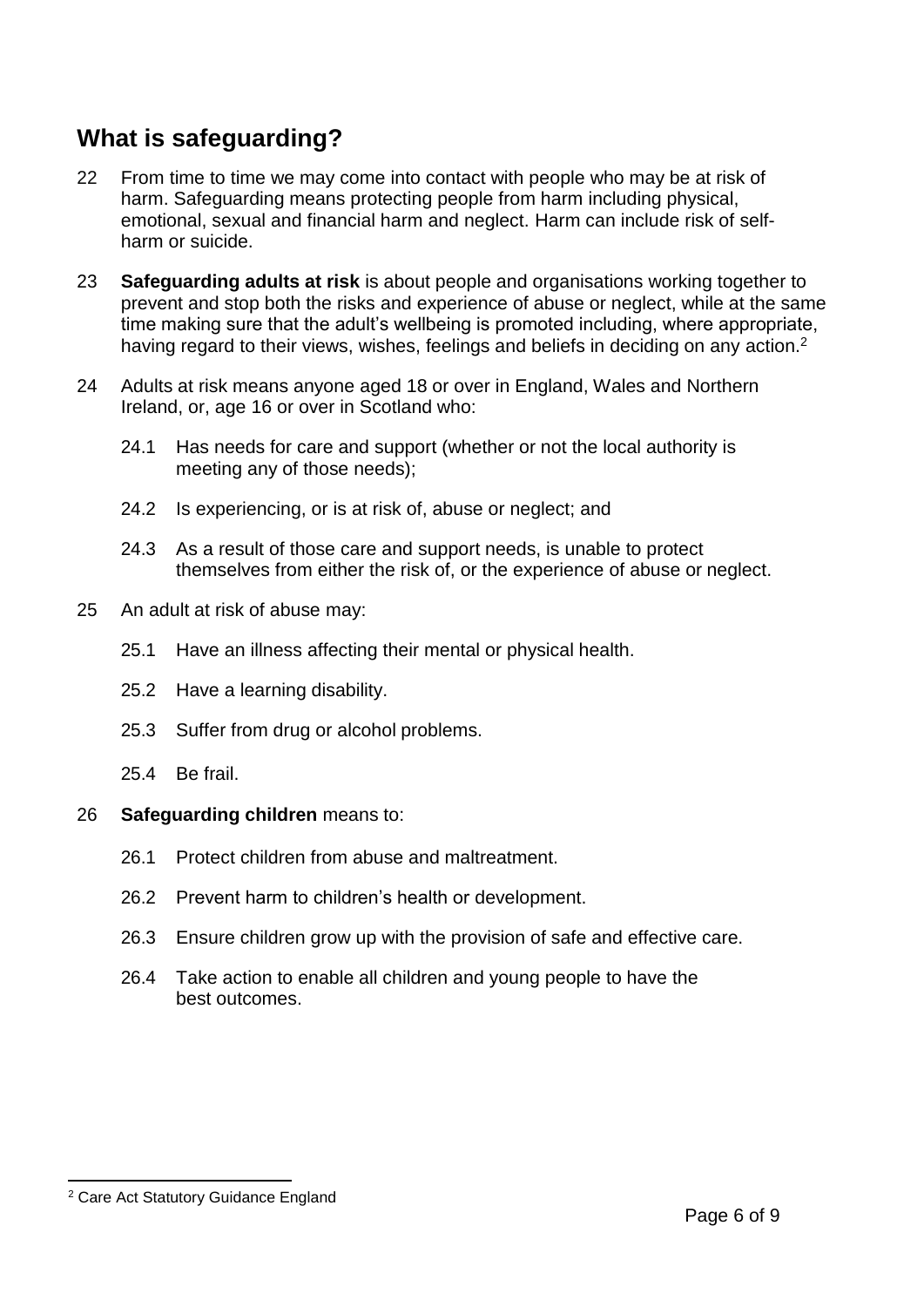# **Safeguarding and the NMC**

- 27 From time to time we may come into contact with people who we may have a safeguarding concern about. For example, a person who has raised a concern about the fitness to practise of a nurse, midwife or nursing associate following the loss or abuse of a family member, or a witness giving evidence about such an event; or a nurse, midwife or nursing associate whose own fitness to practise is in question. Safeguarding concerns may arise as a result of:
	- 27.1 A direct disclosure to us during our work.
	- 27.2 An allegation, concern, referral or complaint reported by another person.
	- 27.3 An observation during a meeting.
	- 27.4 An incident.
- 28 As a regulator we come into contact with many people over the course of our activities. This means we may be targeted by those who want to gain access to children and adults at risk. We are committed to ensuring that we mitigate this through robust HR policies, recruitment processes and arrangements with those we work with.
- 29 We have a duty to make sure that:
	- 29.1 Safeguarding concerns are dealt with promptly, appropriately and reported in a secure and responsible way to all relevant agencies.
	- 29.2 Steps are taken to escalate or alert those able to protect children and adults at risk from harm and minimise risk of abuse.
	- 29.3 Appropriate and proportionate measures are in place to protect from harm all those who work for, or with us, or come into contact with us.

## **Support and training**

- 30 It is important that we all understand safeguarding, and know what to do should safeguarding concerns arise.
- 31 Support includes:
	- 31.1 Safeguarding induction and training for all staff appropriate to their role, including information on types of harm<sup>3</sup> abuse and neglect; how to spot abuse; how to respond to concerns; and who to report concerns to.
	- 31.2 Embedding safeguarding in the NMC's culture so that it is safe for anyone affected to come forward and report incidents and concerns with the assurance that they will be handled sensitively and properly.

 $\overline{a}$ <sup>3</sup> including where people may be at risk of self-harm or suicide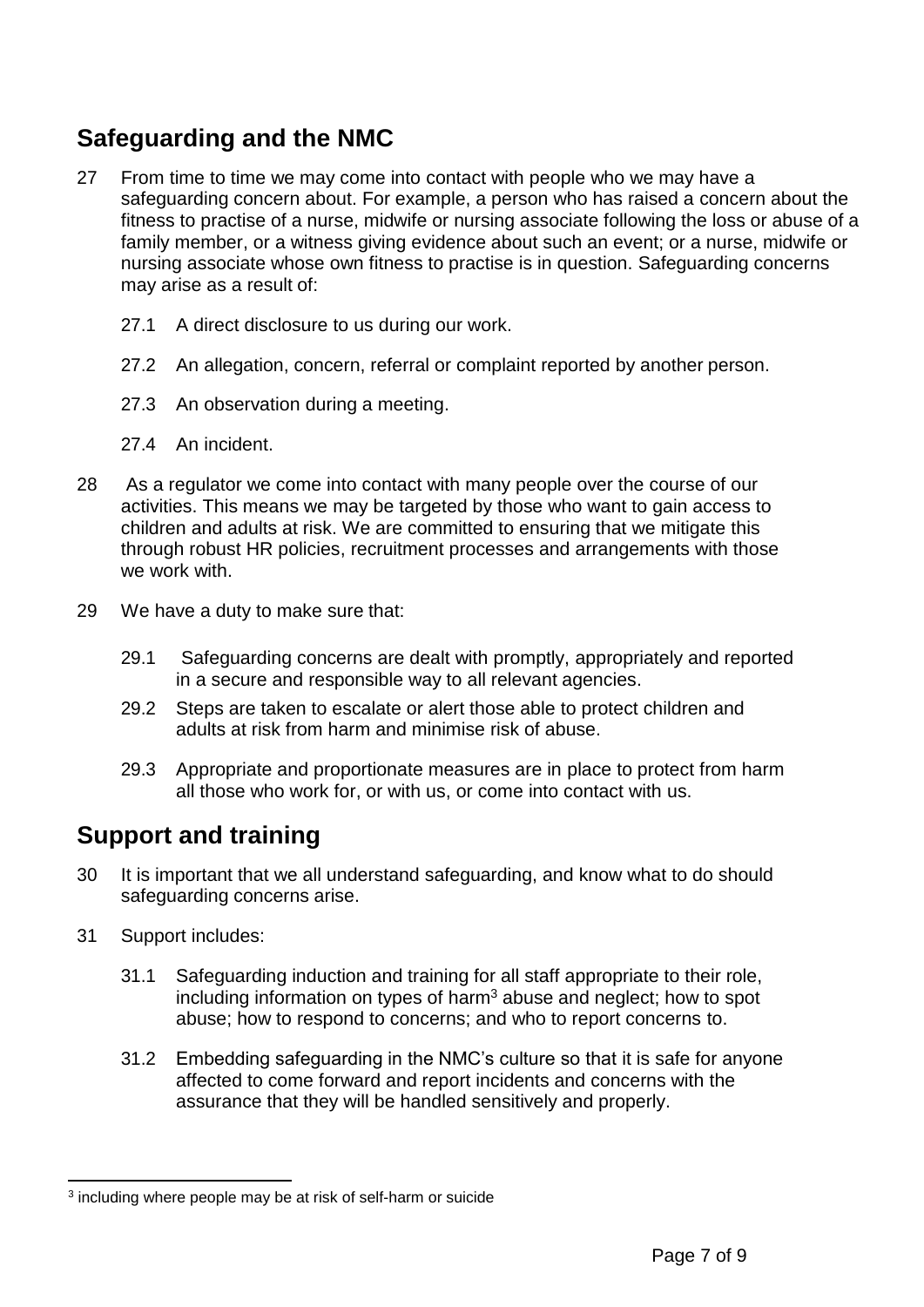- 31.3 Being able to access guidance to support how we respond to safeguarding concerns by:
	- 31.3.1 Identifying and managing risk.
	- 31.3.2 Managing reports of incidents, allegations and risk and recording and retaining information.
	- 31.3.3 Relevant reporting to the relevant authorities such as the police, social services and the CC and OSCR.
	- 31.3.4 Making changes to reduce the risk of any further incidents.
- 31.4 Being able to access appropriate specialist advice if a member of staff is accused of abuse.
- 31.5 Being able to access guidance when dealing with wider welfare concerns and when to liaise with the Public Support Service (PSS) within the Fitness to Practise directorate.
- 32 We also have systems in place for:
	- 32.1 Ensuring Council, partner members and key staff are not subject to any CC disqualifications.
	- 32.2 The safe recruitment and selection of staff, including basic Disclosure and Barring Services (DBS) checks or a criminal record check from Disclosure Scotland for particular roles.
	- 32.3 Dealing with allegations or concerns relating to staff, including clear lines of accountability, systems of reporting and actions to be taken. The following policies are already in place and are available on our **[iNet](http://mynmc.nmc-uk.org/org/how-to/Pages/Internal-whistleblowing.aspx)** :
		- 32.3.1 Codes of Conduct for Council and partner members and Fitness to Practise panel members.
		- 32.3.2 Dignity at work policy.
		- 32.3.3 Grievance policy.
		- 32.3.4 Health and safety policy.
		- 32.3.5 Digital policy.
		- 32.3.6 Data protection policy (including confidentiality policy).
		- 32.3.7 Corporate complaints policy.
		- 32.3.8 Equality, diversity and inclusion framework.
		- 32.3.9 Disciplinary policy.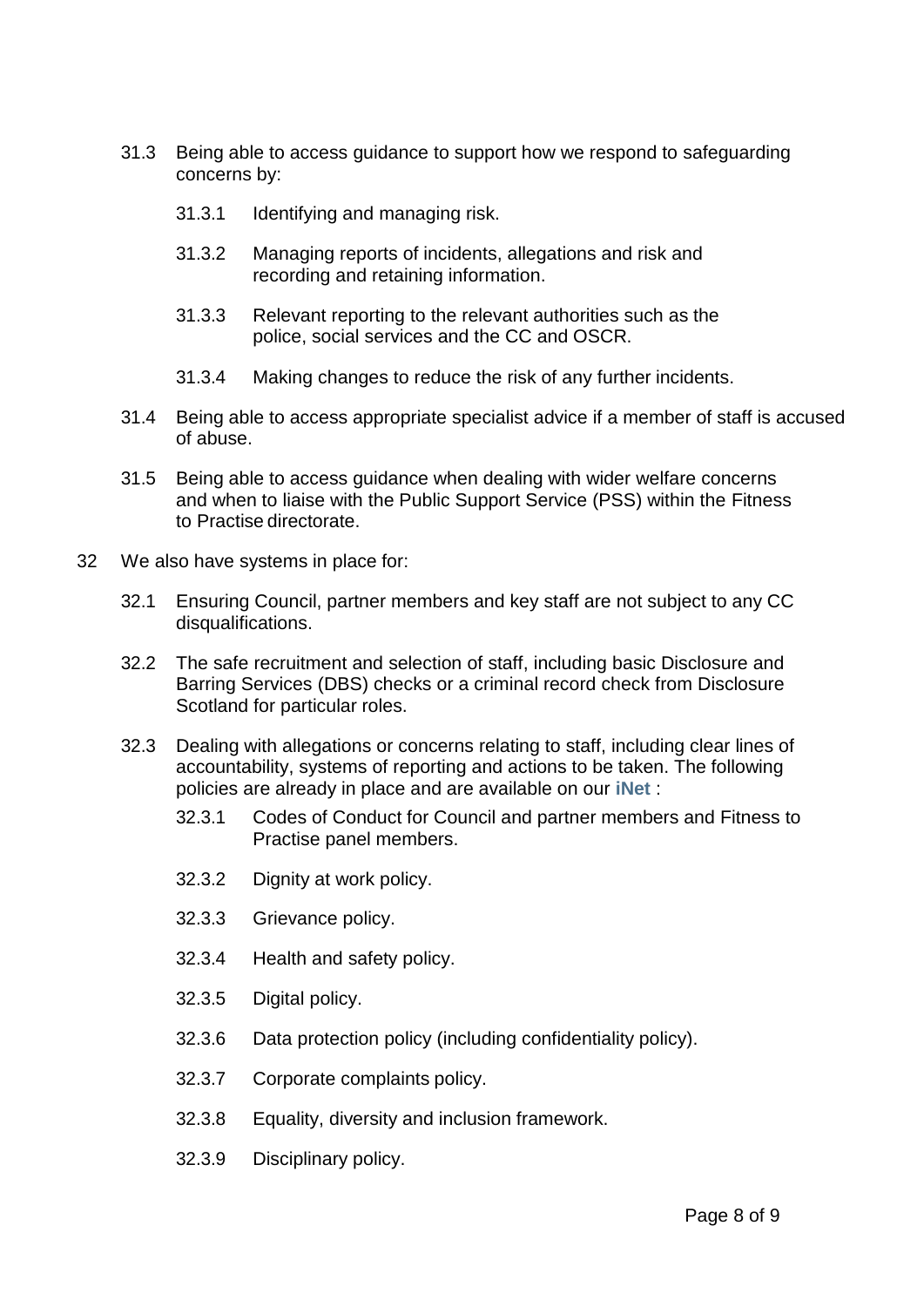32.3.10 Anti-fraud, bribery and corruption policy.

32.3.11 Duty of care policies

- 32.4 Investigating and learning from any safeguarding incidents or 'near miss' events through our serious incident reporting process, and if necessary making changes to the operational guidance for staff.
- 32.5 Whistleblowing:
	- 32.5.1 Our whistleblowing policy for those who wish to raise any concerns about the NMC is available on the **[iNet](http://mynmc.nmc-uk.org/org/how-to/Pages/Internal-whistleblowing.aspx)** and the **NMC [website](https://www.nmc.org.uk/contact-us/complaints-about-us/whistleblowing-about-us/)**.
	- 32.5.2 Our policy for those who wish to raise concerns to the NMC in its capacity as a prescribed person (whistleblowing to us about others) is set out on the **NMC [website](https://www.nmc.org.uk/standards/guidance/raising-concerns-guidance-for-nurses-and-midwives/whistleblowing/)**.

### **Raising concerns and reporting requirements**

- 33 We are committed to ensuring we manage safeguarding risks and seriousincidents that have resulted in or risk significant harm to people who come into contact with us adequately and report any failures to do so promptly.
- 34 Any serious safeguarding incidents, complaints, allegations or events involving a child or an adult at risk or that are likely to have a significant impact on the NMC will be reported as appropriate to:
	- 34.1 The police, or local safeguarding body if appropriate.
	- 34.2 The CC and the OSCR.
	- 34.3 The Privy Council.
- 35 We will include information on the number and nature of serious incidents, including safeguarding, in our statutory annual report and accounts.

### **Sharing information, confidentiality and mental capacity**

- 36 Safeguarding children, young people and adults at risk is a shared responsibility, with the need for effective joint working between agencies and professionals that have different roles and expertise.
- 37 Liaison and working with other agencies is also important, to prevent individuals who actively target organisations in order to abuse children and adults at risk from doing so. This may include sharing information or making referrals to social services or other relevant agencies.
- 38 In sharing information, we will ensure that we do so in compliance with the General Data Protection Regulations (GDPR), our Data Protection Policies and any other relevant legislation.